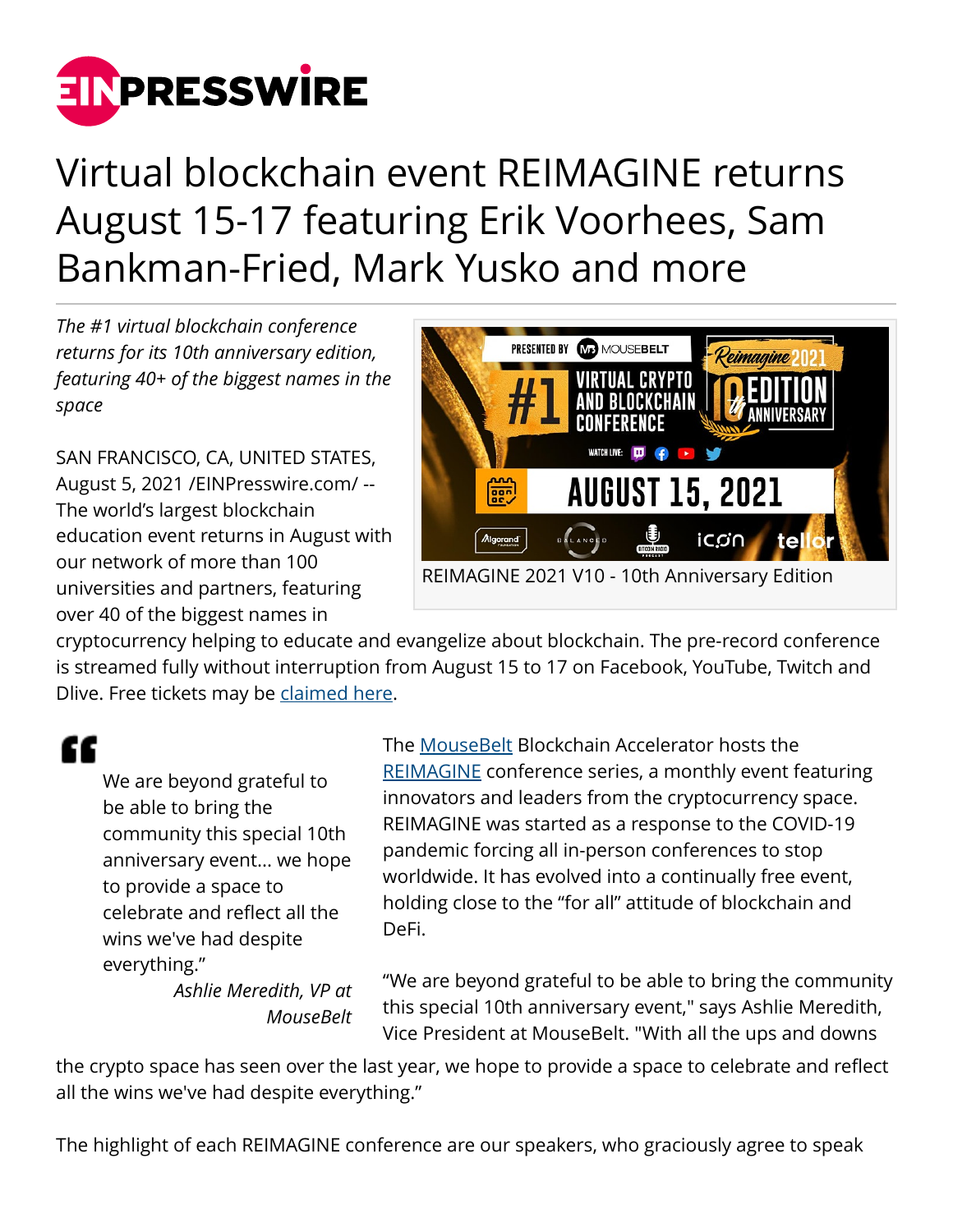with hosts about a range of topics - this time including some audience questions as well! Some of the speakers coming to REIMAGINE are featured below!

Sam Bankman-Fried, an MIT graduate and former Wall Street ETF trader, will be speaking at REIMAGINE for the first time. He launched FTX in 2019.

Erik Voorhees, CEO of ShapeShift, is not new to REIMAGINE. The startup founder and entrepreneur with an unwavering dedication to the principles of freedom will make a second appearance at the conference after his last visit in 2020.

Scott Melker is an expert trader and investor, as well as the Wolf of All Streets. He has been trading for more than 20 years, using his knowledge to help others grow their portfolios.



Mark W. Yusko is an American investor, hedge fund manager, and philanthropist. The founder of Morgan Creek Capital Management will be making a sixth appearance at REIMAGINE.

Brock Pierce is a seasoned entrepreneur and venture capitalist with an extensive track record of founding, advising, and investing in disruptive businesses. He ran for U.S. president in 2020.

Apart from being the CEO of Celsius Network (a blockchain-enabled investment platform), Alex Mashinsky is also a serial founder of technology firms in the United States and a leader in developing advanced telecommunications technologies.

Dave Jevans used to write code for a living, and now he's the CEO of CipherTrace, which is a platform that develops cryptocurrency Anti-Money Laundering, cryptocurrency forensics, and blockchain threat intelligence solutions.

Leslie Lamb is a seasoned, savvy professional with over a decade of experience in finance and is the Head of Institutional Sales at Amber Group. She understands the intricacies of financial markets and how to build relationships with clients.